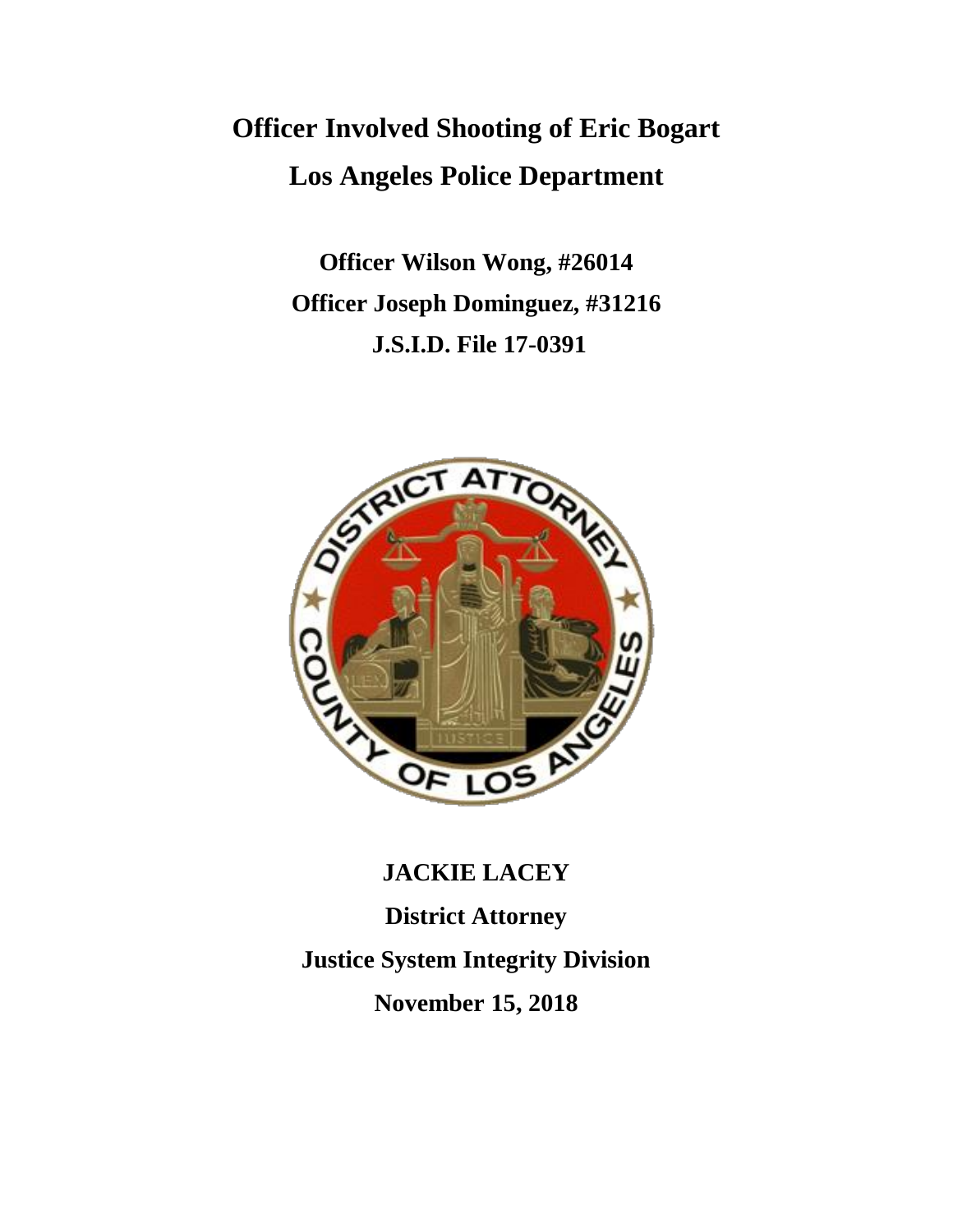### **MEMORANDUM**

| TO:             | <b>COMMANDER ALAN HAMILTON</b><br>Los Angeles Police Department<br>Force Investigation Division<br>100 West First Street, Suite 431<br>Los Angeles, California 90012 |
|-----------------|----------------------------------------------------------------------------------------------------------------------------------------------------------------------|
| FROM:           | <b>JUSTICE SYSTEM INTEGRITY DIVISION</b><br>Los Angeles County District Attorney's Office                                                                            |
| <b>SUBJECT:</b> | <b>Officer Involved Shooting of Eric Bogart</b><br>J.S.I.D. File 17-0391<br>F.I.D. File #F060-17                                                                     |
| DATE:           | November 15, 2018                                                                                                                                                    |

The Justice System Integrity Division of the Los Angeles County District Attorney's Office has completed its review of the August 10, 2017, fatal shooting of Eric Bogart by Los Angeles Police Department (LAPD) Officers Wilson Wong and Joseph Dominguez. It is our conclusion that Officers Wong and Dominguez acted in lawful self-defense and in lawful defense of another.

The District Attorney's Command Center was notified of the shooting on August 10, 2017, at approximately 5:35 a.m. The District Attorney Response Team responded and was given a briefing and a walk-through of the scene.

The following analysis is based on various reports submitted by the LAPD Force Investigation Division. The compelled statements of Officers Wong and Dominguez were considered in this analysis.

### **FACTUAL ANALYSIS**

On August 9, 2017, Tamme M. and her boyfriend Eric Bogart were residing together at Tamme's home located at  $\blacksquare$  Alta Mura Road.<sup>1</sup> Tamme and Bogart had been arguing into the late evening regarding the fact that Bogart had been drinking heavily and had become increasingly intoxicated, angry and belligerent. Tamme had also observed Bogart smoking a cigarette which, she suspected contained narcotics based upon its smell and appearance. Tamme grabbed the cigarette when Bogart put it down, tore it open to examine it and then tossed it into a sink.

<sup>&</sup>lt;sup>1</sup> The home at Alta Mura Road consists of a two story, 9,300 square foot single family residence with three wings laid out in a "Y" pattern. The property features a short inclined driveway which leads to an enclosed central courtyard that is used for parking vehicles and which provides access to the front entryway of the residence. The courtyard is overlooked by the second story of the home. Entry to the courtyard of the property is made either through a gated pedestrian entry or through a gated car portal, both of which face Alta Mura Drive. The entire property is surrounded by a combination of walls and privacy landscaping.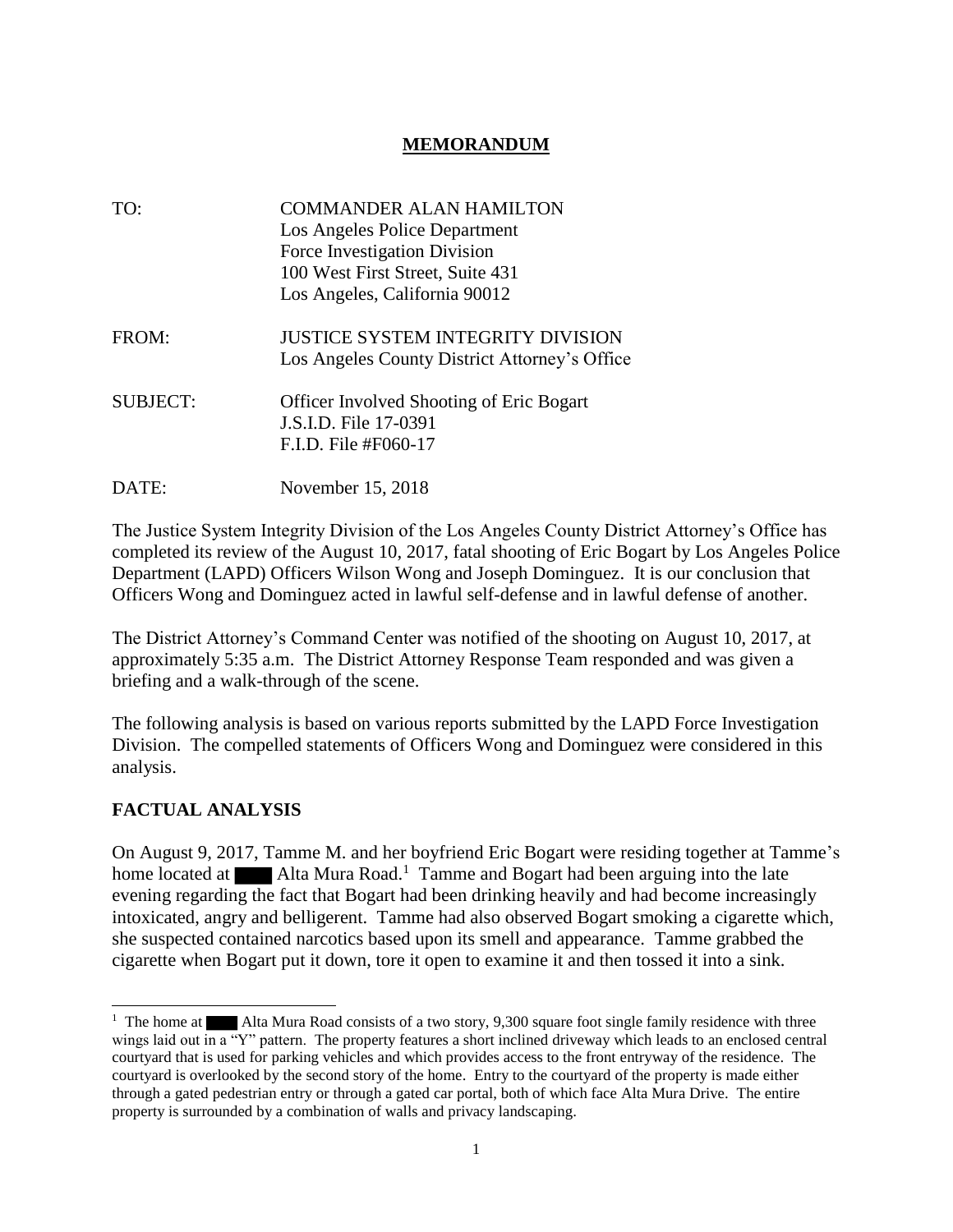Bogart became enraged. He placed his hand on Tamme's throat and threw her down on the table in the upstairs sitting room where they were arguing. Bogart choked Tamme with his hands and stated, "Don't touch my cigarette. Fucking bitch! Fucking bitch! I'm going to kill you!" Tamme began to lose consciousness and struck Bogart in the head with a metal doorstop lying within her reach. Bogart released Tamme and she ran down the hallway into an adjacent "safe room" containing two Glock pistols (one in .40 caliber and the other in 9mm) and a shotgun.

Afraid that Bogart would kill her, Tamme armed herself with one of the Glock pistols and began to walk towards the safe room exit.<sup>2</sup> At the same time, Bogart entered the safe room and saw that Tamme was armed. Bogart wrestled Tamme to the floor, disarmed her and straddled her. Bogart then placed the Glock he had taken from her against her head as she pleaded with him to put the gun down. Bogart continued to point the Glock at Tamme as he backed away toward the entry to the safe room.

Tamme attempted to disarm Bogart before he could exit the room but failed. Tamme then picked up the second Glock from a bag on the safe room floor, but was quickly overpowered by Bogart who took the gun away from her as he held her at gunpoint with the other Glock. According to Tamme, Bogart randomly fired one of the Glocks several times in the safe room as she sat helpless on the floor.<sup>3</sup> After several seconds, Bogart dropped both Glocks on the floor of the safe room.

Bogart turned his attention to a shotgun in the corner of the safe room, Tamme pushed past him and ran down the hallway to a staircase leading to the first floor. Bogart, armed with the shotgun, briefly followed Tamme. Tamme heard Bogart manipulating the shotgun action, possibly chambering a round. She fled from the house to the home of a neighbor and over an intercom told her neighbor what had occurred. Tamme's neighbor notified a local, private security company which in turn called 9-1-1 at approximately 10:50 p.m.

 $\overline{a}$ 

<sup>&</sup>lt;sup>2</sup> The home at Alta Mura was equipped with multiple indoor and outdoor video cameras including a camera which is located inside a "safe room" on the second floor. At approximately 10:23 p.m., the safe room camera captured Tamme as she ran into the room and armed herself with the first Glock before being overpowered by Bogart. However, not every room in the home was covered by cameras, including the sitting room where Bogart initially attacked Tamme. During the barricade situation with Bogart, LAPD investigators could not access the video surveillance system. Later, LAPD investigators obtained the video surveillance and determined that the time stamps for the interior cameras were approximately 28 minutes fast and the exterior cameras were 38 minutes fast. Finally, it should be noted that the term "safe room" refers to a fortified room within a residence built to provide protection during a home invasion robbery or from a natural disaster.

<sup>&</sup>lt;sup>3</sup> LAPD investigators who searched Tamme's home after the officer involved shooting located multiple bullet impacts and 9mm spent casings in the safe room and in other portions of the residence. Although video from August 9, 2017, and August 10, 2017, captured Bogart in the safe room pointing a Glock gun either at Tamme or randomly in the empty room, the video quality is insufficient to discern precisely when Bogart discharged any Glock. In addition, the video lacks an audio track which would have caught the sound of gunshots.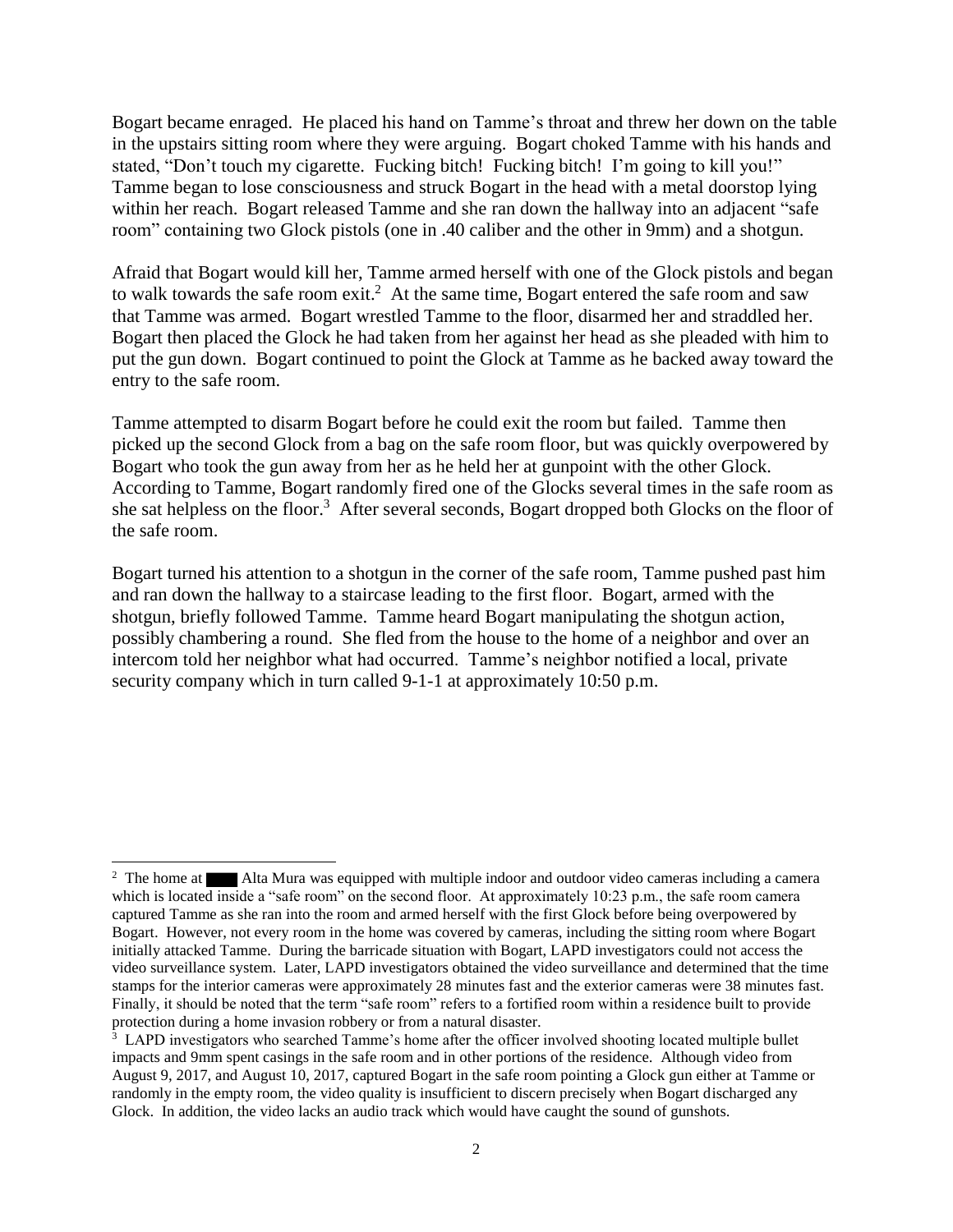

**Residence at Alta Mura Road** 

At approximately 10:54 p.m., an LAPD dispatcher broadcast that a shooting had just occurred at Alta Mura Road and that the suspect, a white male, was still at the residence armed with two handguns and a shotgun.

A few minutes later, at approximately 11 p.m., Sergeant Robin Briggs arrived at the scene and contacted Tamme to obtain further information regarding what had occurred. Tamme informed Briggs that Bogart wanted to commit "suicide by cop." Other LAPD officers arrived to provide back up. Tamme was taken to a safe location away from the residence.

A perimeter was established around Tamme's home. After multiple failed attempts, Briggs reached Bogart who told her to "Fuck off" and leave him "the fuck alone." Bogart hung up the phone each time that LAPD officers tried to re-contact him.

On August 10, 2017, at approximately 12:10 a.m., Briggs spoke to Metropolitan Division Special Weapons and Tactics (SWAT) Lieutenant Chester McMillion and briefed him regarding the information provided by Tamme. Briggs also briefed McMillion regarding Bogart's lack of cooperation and his refusal to surrender.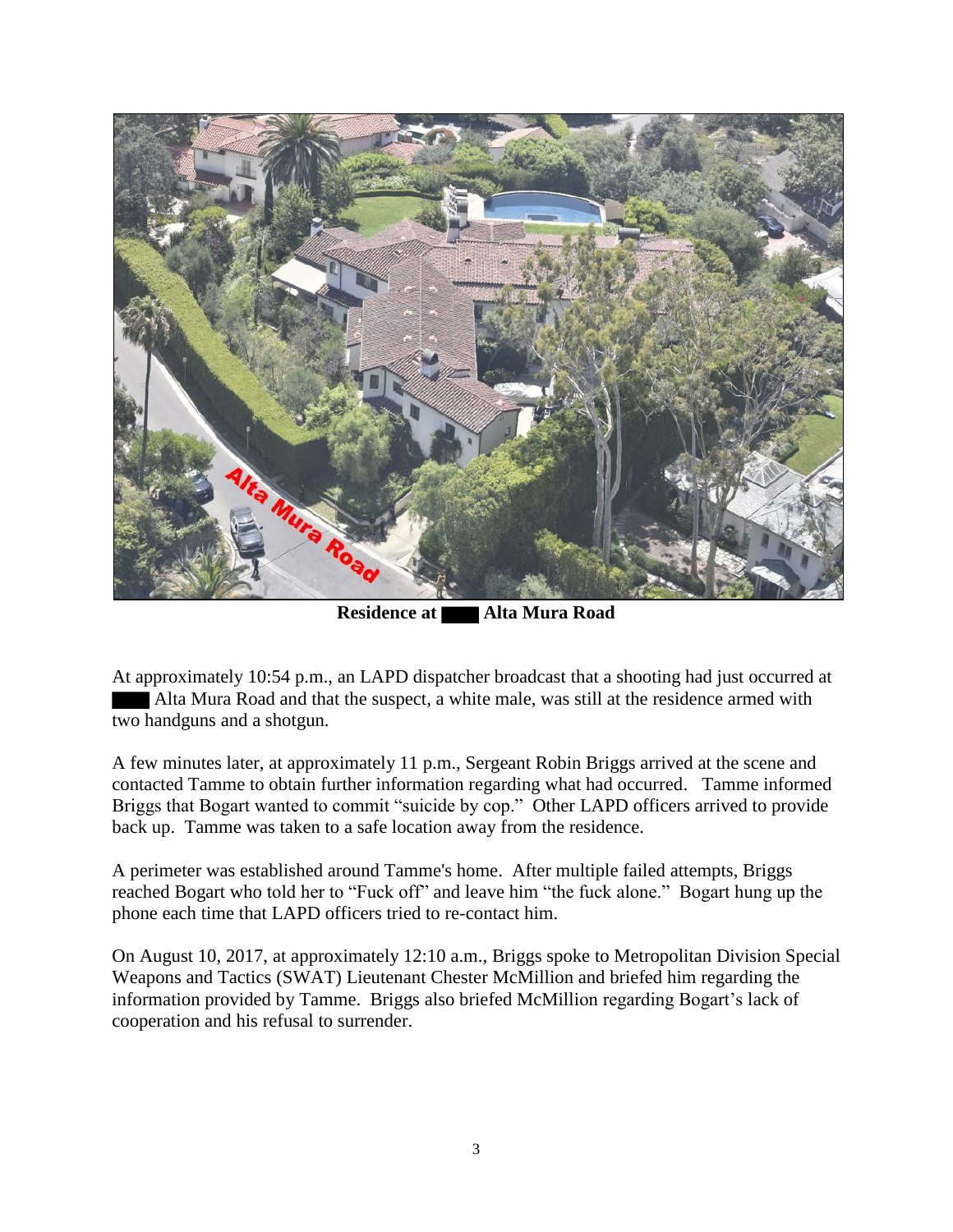At approximately 1:50 a.m., SWAT officers arrived at the Alta Mura residence. The SWAT officers were briefed about the situation and set up a containment perimeter around the property.<sup>4</sup> Due to the large size of the lot at  $\blacksquare$  Alta Mura, the SWAT team spent more than two hours establishing the containment perimeter. During this time, Bogart remained inside the Alta Mura residence and moved from room to room.<sup>5</sup>

At approximately 3:30 a.m., SWAT crisis negotiation team officers made multiple attempts to contact Bogart by phone.<sup>6</sup> Bogart did not answer.

Thirty-five minutes later, at approximately 4:05 a.m., SWAT Sergeant Timothy Colomey made attempts to contact Bogart by bullhorn. Colomey called out to Bogart by name and advised him that the LAPD was trying to contact him telephonically. Colomey asked Bogart to pick up the phone. Bogart did not respond.

A plan was then devised to enter the gated courtyard area of the property with two armored vehicles in order to provide cover for advancing officers, to get a better view of the residence, and to make contact with Bogart.<sup>7</sup> Four SWAT officers were assigned to enter the property in the first armored vehicle (known as Rescue-4). Officer Wilson Wong was assigned to take the turret position in Rescue-4 and provide rifle cover. Officer James Brown was assigned to drive a second armored vehicle (known as Rescue-2) into the courtyard behind Rescue-4.

At approximately 4:35 a.m., Rescue-4 entered the courtyard followed by a K-9 unit and other SWAT officers who entered through the pedestrian gate. The other officers conducted a sweep of the courtyard and set up positions in the courtyard behind Rescue-4 and two other privately owned sport utility vehicles that were already parked in the courtyard. Officer Enrique Anzaldo was seated in the right front passenger seat of Rescue-4. Officer Joseph Dominguez, armed with a rifle, took up a position in the archway of the pedestrian gate, with a clear view of the second story of the residence.

After entering the courtyard, at approximately 4:44 a.m., SWAT personnel shot a 40 millimeter non-lethal projectile into an upper floor window in the rear of the house.<sup>8</sup> A short time later, Bogart stepped out to a second story balcony overseeing the rear yard of the property. Officers positioned in the area ordered Bogart to show his hands. Bogart did not comply and stepped back into the house. Colomey continued to try to contact Bogart via bullhorn, along with LAPD crisis negotiators who called Bogart via telephone.

 $\overline{a}$ 

<sup>4</sup> The SWAT officers, including Joseph Dominguez and Wilson Wong, were briefed regarding the danger presented by Bogart, including that he was armed with two handguns and had shot at Tamme before she fled the residence.

<sup>&</sup>lt;sup>5</sup> Bogart was caught by video surveillance moving from place to place within the home.

<sup>&</sup>lt;sup>6</sup> Lieutenant McMillion indicated that six or more attempts were made to contact Bogart starting at approximately 3:30 a.m.

 $7$  The armored vehicles, known as the BEARCAT and MEDCAT, are often used by the LAPD in barricade situations to position SWAT officers and simultaneously protect them from gunfire and other threats. These armored vehicles feature a rotating turret with a hatch that can be used by officers to take an elevated position for rifle cover while being protected by bullet resistant steel armor.

<sup>&</sup>lt;sup>8</sup> According to the evidence reviewed, SWAT officers shot the projectile into the home with the hope that it would catch Bogart's attention and help them pinpoint his exact location within the home if he responded to the noise of the projectile breaking glass.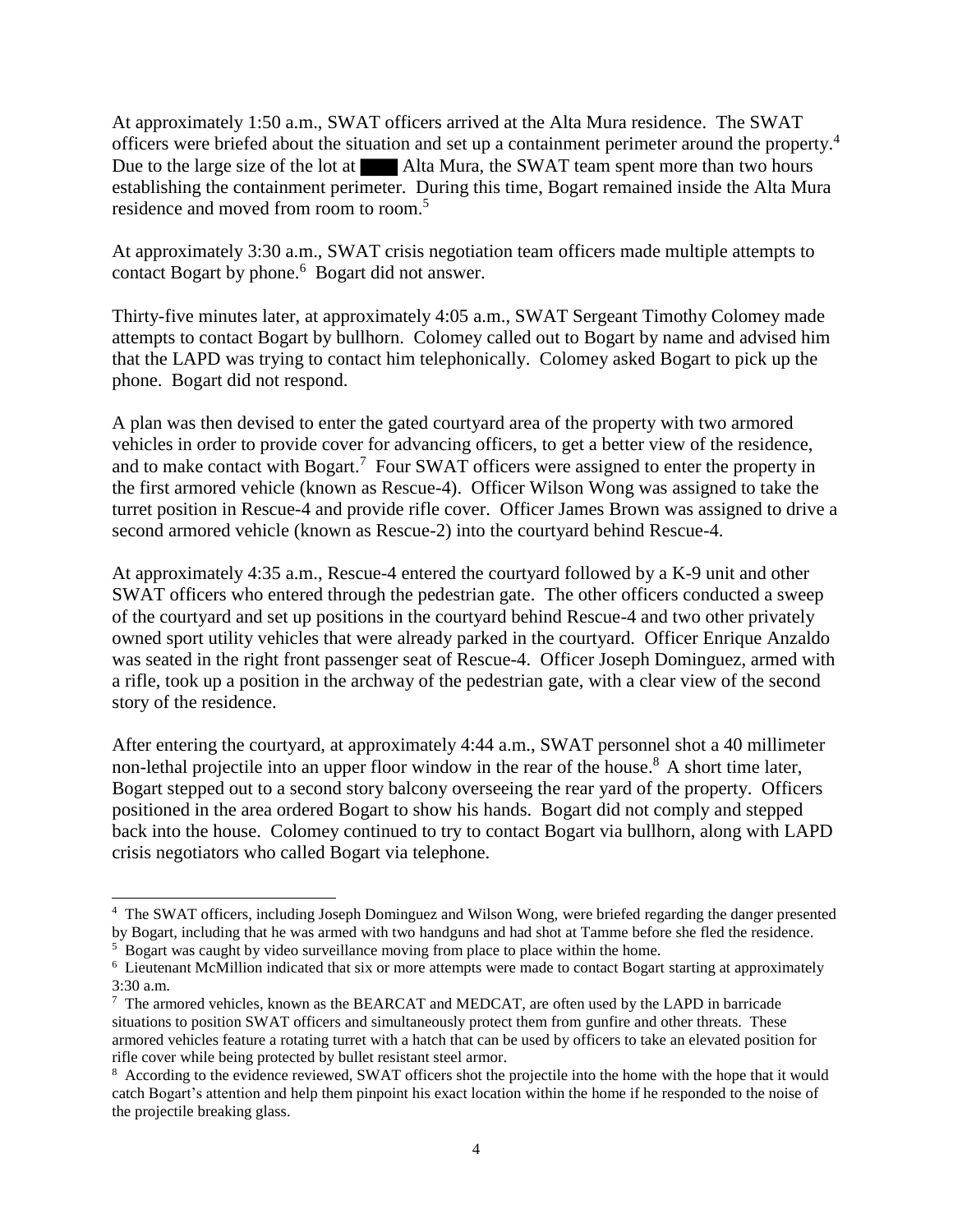At approximately 4:55 a.m., Bogart answered the phone and stated, "You're going to have to come get me, you motherfuckers!" and then hung up. The other SWAT officers at the location were advised of Bogart's response.

At approximately 5:00 a.m., Rescue-4 was repositioned facing north along the west portion of the courtyard, directly opposite but in full view of the first and second story of the residence. Officer James Brown then drove Rescue-2 into the courtyard and stopped in the middle of the courtyard. Officer Wong remained in the turret of Rescue-4 providing cover.



**Rescue-2, Rescue-4 and the BATCAT in the courtyard of Alta Mura Road** 

At approximately 5:02 a.m., Bogart was captured by interior video surveillance cameras as he entered the safe room and picked up one of the Glock guns from the floor. Bogart removed the magazine from the Glock and, after several attempts, reinserted the magazine. Bogart pointed the gun inside the safe room and towards the safe room entryway. At approximately the same time, several LAPD officers, including Wong, heard muffled popping noises coming from within the home.<sup>9</sup>

 $\overline{a}$ 

<sup>&</sup>lt;sup>9</sup> LAPD investigators who later examined the crime scene learned that the windows of the home were made with thick, apparently sound reducing glass that likely insulated most noise, including gunshots, coming from within the home. It is unclear from the video surveillance in the safe room whether Bogart was firing the Glock or merely pointing it; however, given Bogart's movements and the fact that SWAT officers reported hearing muffled popping noises outside at approximately the same time, it appears that Bogart discharged the Glock at this time.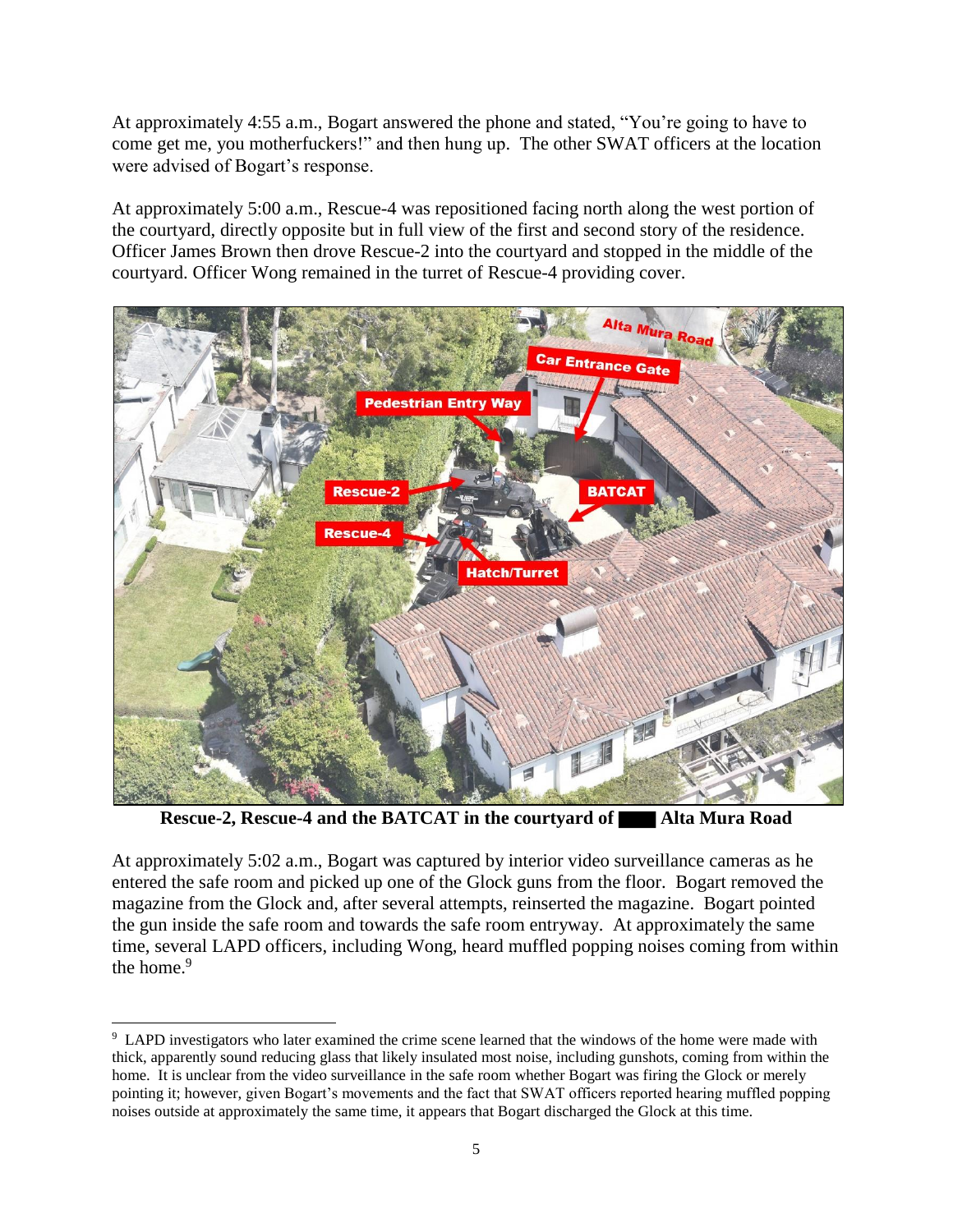At approximately 5:03 a.m., Bogart walked down the main, second floor hallway lined with several windows overlooking the courtyard area where SWAT personnel were positioned. Bogart stopped directly in front of one of the windows, pulled the curtains back and raised the Glock towards the LAPD officers in the courtyard. Officer Anzaldo, who was seated in the passenger seat of Rescue-4, spotted Bogart at the window and pointed a spotlight at him. As Bogart stood in the window, he fired the Glock through the glass window pane in the direction of the LAPD officers below.<sup>10</sup>

Bogart immediately moved to an adjacent hallway window. He raised the Glock in a two handed grip and again fired through the glass window pane towards the officers in the courtyard. After firing, Bogart pivoted slightly to the right and turned the left portion of his upper body slightly towards the window. $11$  , Officers Wong and Dominguez fired almost simultaneously at Bogart.<sup>12</sup> Bogart was struck twice on his left shoulder and immediately collapsed out of view.

Not knowing if Bogart had been hit or disabled, SWAT officers fired multiple rounds of tear gas into the house between approximately 5:20 a.m. and 7:10 a.m. SWAT officers also made arrangements to procure specialized equipment from the LAPD Bomb Squad, including a camera equipped Andros bomb disposal robot, to remotely search the interior of the residence.

At approximately 10:30 a.m., after successfully inserting the Andros into the home, Bogart was located dead on the floor of the upstairs hallway, next to the windows where he had collapsed after being shot.<sup>13</sup> The .40 caliber Glock used by Bogart to fire at SWAT officers was located under his body. One spent 9mm casing was found jammed in the Glock's ejection port and another spent 9mm casing was found in the hallway close to Bogart's body. The Glock

 $\overline{a}$ 

<sup>11</sup> Video surveillance captured Bogart standing at each window raising the Glock and pointing it downwards towards the courtyard at LAPD officers. An enhanced and slowed version of this video surveillance depicts Bogart pivoting slightly to the right immediately before he was shot. Bogart's reasons for pivoting, however, are unknown.  $12$  Unlike private citizens, public sector employees can be forced to submit to questioning regarding the performance of their official duties and, so long as they are not required to waive their privilege against selfincrimination, their refusal to submit to such questioning can result in administrative discipline including termination from public service. *Gardner v. Broderick* (1968) 392 U.S. 273, 278; *Uniformed Sanitation v. City of New York* (1968) 392 U.S. 280, 284-285. Wong and Dominguez, like any other individuals, possess a right under the Fifth Amendment of the United States Constitution to be free from being compelled to provide selfincriminating testimony. *Uniformed Sanitation v. City of New York, supra, at 284-285.* Because the LAPD ordered Wong and Dominguez to answer questions which might expose them to criminal liability, the LAPD compelled Wong and Dominguez to participate in an interview. The effect of this legal compulsion is that Wong and Dominguez's statements cannot be used against them in a criminal proceeding, nor can any material derived from their compelled statements be used against them. *Garrity v. New Jersey* (1967) 385 U.S. 493, 496-497; *Spielbauer v. County of Santa Clara* (2009) 45 Cal. 4th 704, 715. Further, because these compelled statements are part of Wong and Dominguez's police personnel files, the statements are confidential and may not be disclosed absent an evidentiary showing and court order. Penal Code section 832.7.

<sup>&</sup>lt;sup>10</sup> Several officers, including Anzaldo, K-9 officer Steven Carnevale, Dominguez, Wong and Eduardo Perez, saw Bogart fire the Glock towards LAPD officers in the courtyard.

<sup>&</sup>lt;sup>13</sup> Prior to using the Andros robot, SWAT officers utilized a remote operated crane called the BATCAT to break through an upstairs window frame and look for Bogart with an attached camera. Due to the limited viewing angle of the BATCAT's camera, SWAT officers were unable to see Bogart lying on the ground near where he had been shot. The Andros robot was subsequently used to locate Bogart. The transportation and mobilization of the BATCAT and Andros robot required several hours.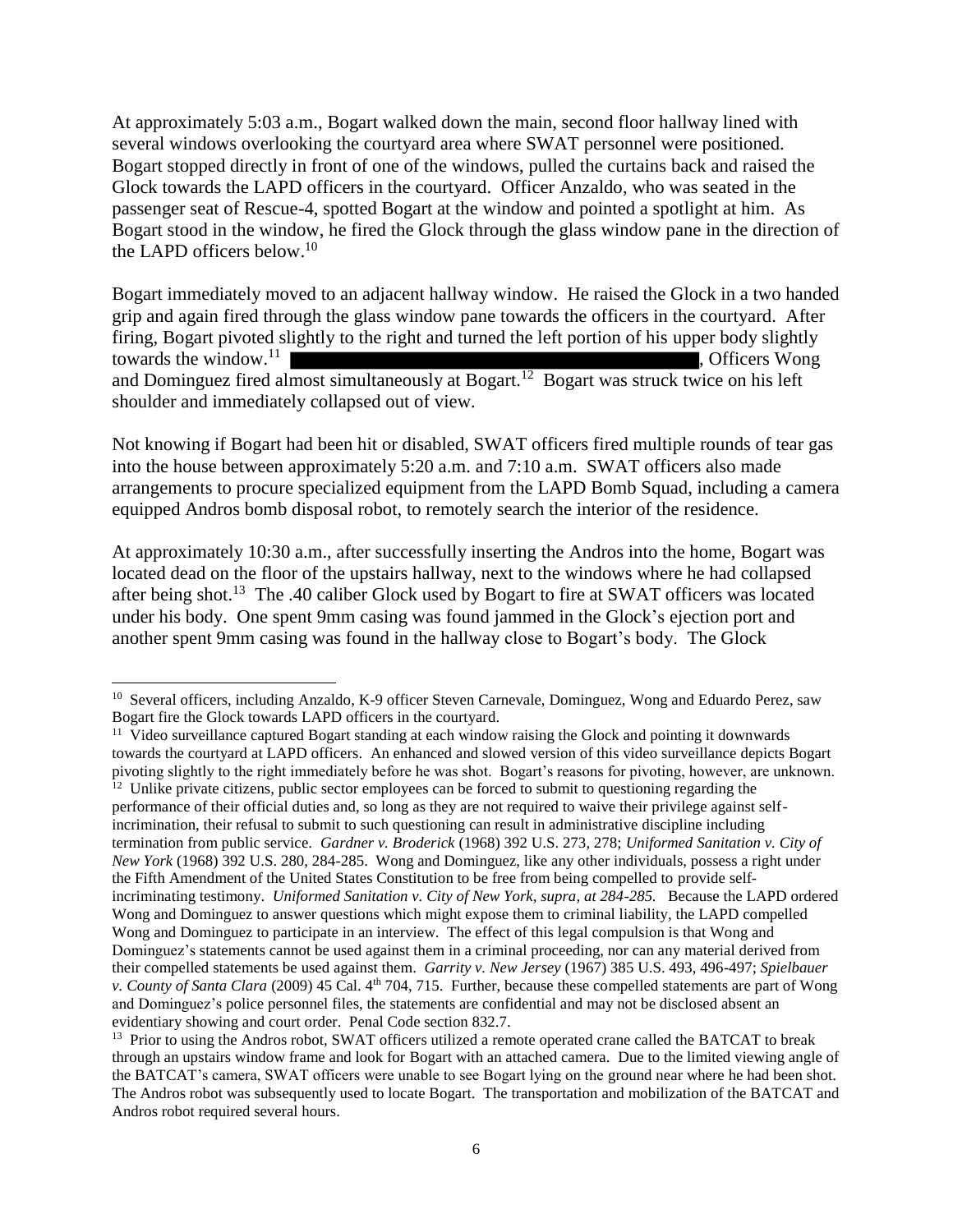contained one live, unfired 9mm cartridge in the action and four other unfired 9mm rounds in the magazine. An additional, unfired 9mm cartridge was found near Bogart's body.<sup>14</sup>

A total of nine additional spent 9mm cartridge casings were recovered from the second story master bedroom, the safe room and the safe room entrance. Multiple fired bullets and bullet fragments were found in the safe room, safe room entrance and second story hallway.

On August 12, 2017, Deputy Medical Examiner Timothy Dutra conducted an autopsy of Bogart's body and determined that Bogart suffered three gunshot wounds which caused his death. Dutra found that two bullets entered Bogart's left shoulder and exited through the left portion of his chest.

Dutra also determined that a bullet had entered Bogart's left inner forearm and had exited through the outer portion of his left forearm. Dutra noted that the gunshot entrance wound on Bogart's left inner forearm could have been inflicted by the bullets exiting Bogart's left chest if Bogart's left forearm was bent and raised to his chest at the time he was shot through the left shoulder.

Blood samples taken from Bogart's body tested positive for the presence of Fluoxetine, Fluoxetine metabolites, Ethanol, and morphine.<sup>15</sup>

Gunshot residue was detected on samples taken from Bogart's hands.

# **LEGAL ANALYSIS**

l

The use of deadly force in self-defense or in the defense of another is justifiable if the person claiming the right actually and reasonably believed the following: (1) that he or someone else was in imminent danger of being killed or suffering great bodily injury; (2) that the immediate use of force was necessary to defend against that danger; and (3) that he used no more force than was reasonably necessary to defend against that danger. See, *CALCRIM No. 505*.

The test for whether an officer's actions were objectively reasonable is "highly deferential to the police officer's need to protect himself and others." *Munoz v. City of Union City* (2004) 120 Cal.App. $4^{th}$  1077, 1102.

In California, the evaluation of the reasonableness of a police officer's use of deadly force is determined by applying a reasonable person acting as a police officer standard. *[People v.](https://advance.lexis.com/api/document/collection/cases/id/55V4-VH01-F04B-N0PT-00000-00?context=1000516)  Mehserle* [\(2012\) 206 Cal.App.4th 1125, 1146 \(](https://advance.lexis.com/api/document/collection/cases/id/55V4-VH01-F04B-N0PT-00000-00?context=1000516)holding that California law "follows the objective

<sup>&</sup>lt;sup>14</sup> The evidence reviewed indicates that the .40 caliber Glock fired by Bogart at LAPD officers was loaded with 9mm cartridges. The 9mm cartridge is not compatible with a .40 caliber weapon. Nonetheless, the 9mm bullet is sufficiently small in diameter to be fired, however unsafely, by a .40 caliber (approximately 10.1 mm) firearm. However, the larger bore of the .40 caliber will allow an overexpansion of a spent 9mm casing and therefore malfunctions will likely occur. Based on the evidence reviewed, it appears that the .40 caliber Glock used by Bogart malfunctioned immediately before he was shot due to a 9mm casing that jammed in the ejection port of the firearm. <sup>15</sup> Fluoxetine is a selective serotonin reuptake inhibitor (SSRI) used to treat mental health conditions such as

depression and obsessive compulsive disorder.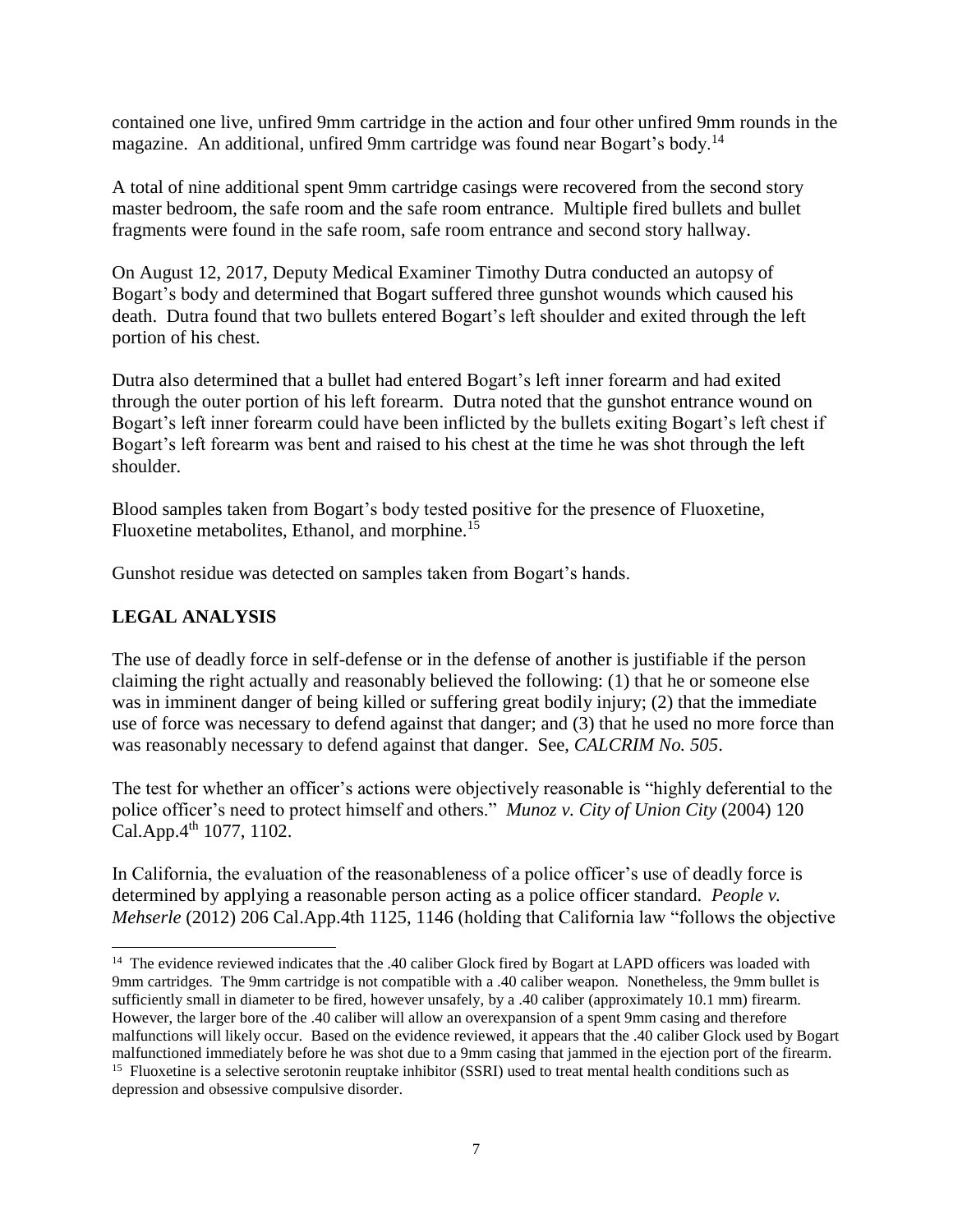'reasonable person' standard—the trier of fact is required to evaluate the conduct of a reasonable person in the defendant's position [citations omitted] . . . the jury should consider all relevant circumstances surrounding the defendant's conduct. This enables the jury to evaluate the conduct of a reasonable person functioning as a police officer in a stressful situation—but this is not the same as following a special 'reasonable police officer' standard.")

Though not binding in California courts, federal case law pertaining to excessive police force claims brought under section 1983 of Title 42 of the United States Code provides legal guidance regarding the criteria that should be considered in determining whether a use of police force is reasonable. Specifically, the United States Supreme Court has held that the reasonableness of force used by an officer depends on the facts and circumstances of each particular case, including the severity of the crime at issue, whether the suspect poses an immediate threat to the safety of the officers or others, and whether he is actively resisting arrest or attempting to evade arrest by flight. *Graham v. Connor* (1989) 490 U.S. 386, 396. "The reasonableness of the particular force used must be judged from the perspective of a reasonable officer on the scene, rather than with the 20/20 vision of hindsight." *Id. "*The calculus of reasonableness must embody allowance for the fact that police are often forced to make split-second judgments—in circumstances that are tense, uncertain, and rapidly evolving—about the amount of force that is necessary in a particular situation." *Id.* at 396-97.

# **CONCLUSION**

The evidence reviewed in the present case points to the conclusion that Eric Bogart engaged in a violent course of conduct which led Officers Joseph Dominguez and Wilson Wong to reasonably believe that they, along with their colleagues, were in grave danger of being severely injured or killed by him.

LAPD officers first responded to the Alta Mura property after receiving a radio broadcast indicating that a shooting had occurred at the location and that the shooter (Bogart) was still present. The broadcast further specified that the shooter was armed with two handguns and a shotgun.

LAPD Sergeant Briggs was the first to arrive at the location and she met with Tamme, the victim of Bogart's attack, in order to obtain further information regarding the incident. During her conversation with Tamme, Tamme told Briggs that Bogart wanted to commit suicide by cop. Briggs subsequently attempted to contact Bogart telephonically in order to negotiate his surrender. When Bogart eventually answered the phone, he made it clear that he had no intention of surrendering peacefully by telling Briggs to "Fuck off" and to leave him "the fuck alone."

Due to Bogart's refusal to surrender, his violent conduct and access to multiple firearms, SWAT officers responded to the location and were briefed regarding the situation and the threat posed by Bogart. Based on this information, the SWAT officers approached the Alta Mura property with great caution and ultimately deployed two armored vehicles for the safety of the officers.